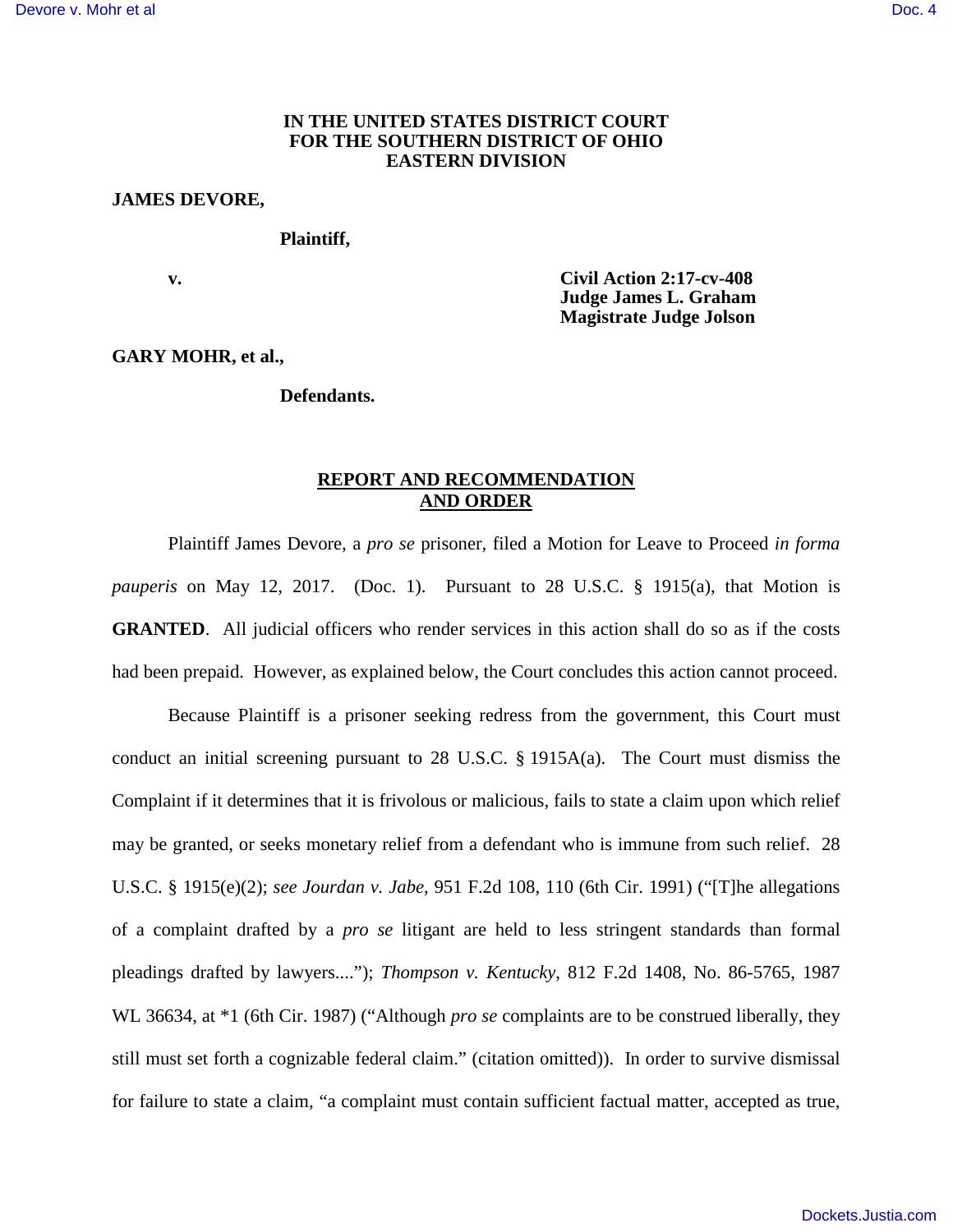to 'state a claim to relief that is plausible on its face.'" *Ashcroft v. Iqbal*[, 556 U.S. 662, 678](https://1.next.westlaw.com/Link/Document/FullText?findType=Y&serNum=2018848474&pubNum=0000780&originatingDoc=I70c5c010e3e611e69a9296e6a6f4a986&refType=RP&fi=co_pp_sp_780_678&originationContext=document&transitionType=DocumentItem&contextData=(sc.Search)#co_pp_sp_780_678)  [\(2009\)](https://1.next.westlaw.com/Link/Document/FullText?findType=Y&serNum=2018848474&pubNum=0000780&originatingDoc=I70c5c010e3e611e69a9296e6a6f4a986&refType=RP&fi=co_pp_sp_780_678&originationContext=document&transitionType=DocumentItem&contextData=(sc.Search)#co_pp_sp_780_678) (quoting *Bell Atl. Corp. v. Twombly*, 550 U.S. 554, 570 (2007)). Applying those standards here, the Undersigned **RECOMMENDS DISMISSAL**. (Doc. 1-2).

### **I. BACKGROUND**

Plaintiff's claim arises from a dispute with fellow inmate Michael Avery on August 27, 2016 at Belmont Correctional Institution ("BeCI"). (Doc. 1-2 at ¶ 11). Plaintiff alleges that Mr. Avery stole some of his personal belongings, including coffee and sardines, so Plaintiff approached him in the TV room to ask for their return. (*Id*.). Plaintiff admits that he "was angry about the theft and demanded that the items be returned immediately." (*Id*. at ¶ 12) An argument ensued. (*Id*.).

According to Plaintiff's allegations, Mr. Avery picked up a metal and wooden chair, threw it at his head, and "abruptly started to leave the room." (*Id*.). Plaintiff claims that his "hand was sliced open by one of the chair legs" when he blocked the chair from hitting him. (*Id*.). Plaintiff adds that "the chair was previously broken and was missing its foot, or caster, from the leg, leaving the square leg open and very sharp." (*Id*.; *see also id*. (stating that the "chair was damaged and the poor maintenance made it a weapon")). Plaintiff informed the Corrections Officer on duty that his hand needed medical attention. (*Id*. at ¶ 13). Consequently, Plaintiff was transported by ambulance to the local hospital. (*Id*.). After receiving seven stitches in his hand, Plaintiff returned to BeCI with his hand wrapped in bandages. (*Id*.).

Plaintiff states that a few days later, he:

was called into [BeCI Unit Manager] Mr. Joseph Eberlin's office and he was questioned about what happened between him and inmate Avery. Plaintiff was intimidated by inmate Avery and was reluctant to "snitch" on another inmate because "snitches get<sup>[]</sup> stitches" prevented plaintiff from explaining that he was a victim of a theft and also a victim of assault. Plaintiff knew that it was risky and Eberlin told the plaintiff that he had already been informed about the fact that [he]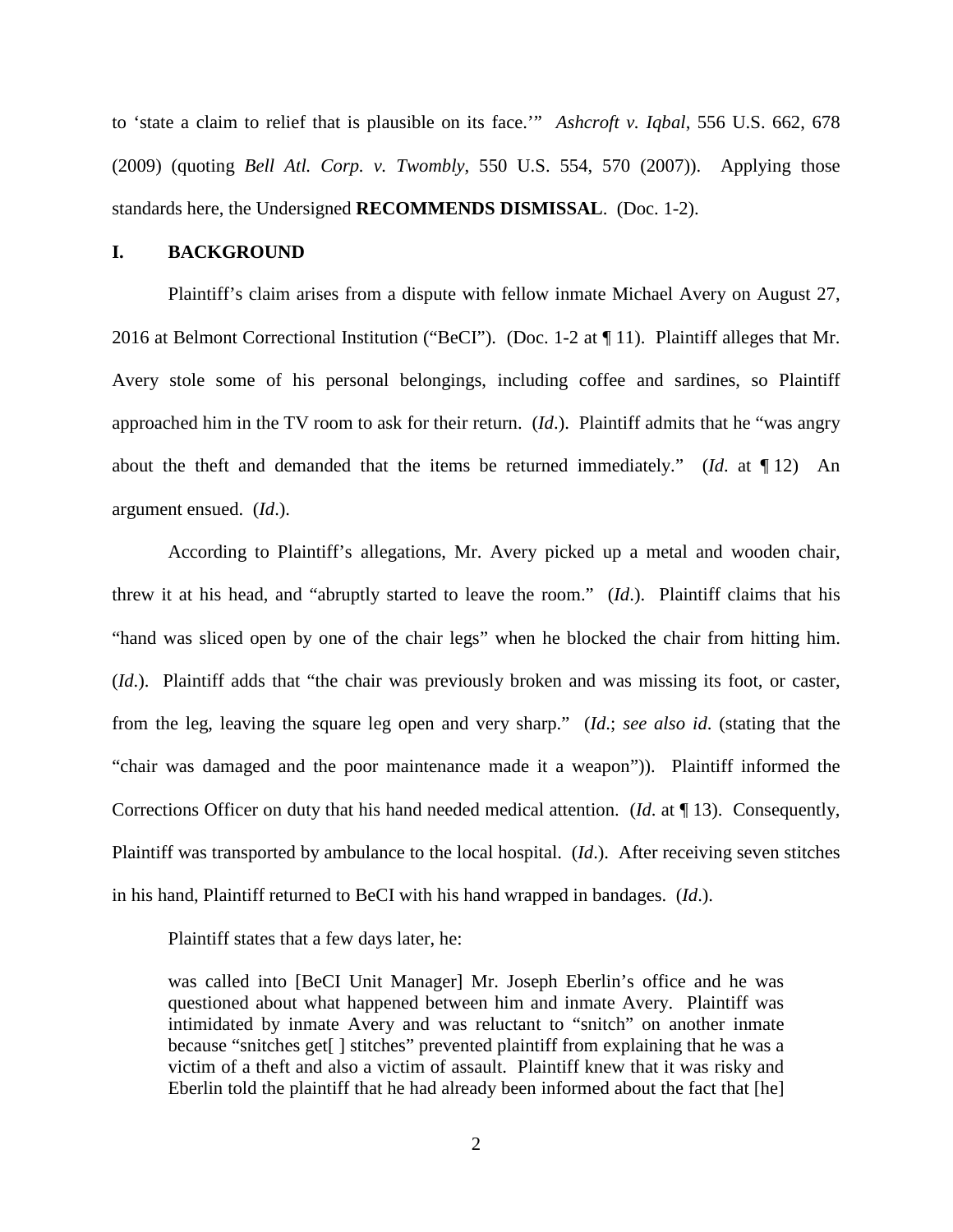had stitches in his hand and what had happened.

(*Id*. at ¶ 14). Plaintiff alleges that his refusal to share information angered his Unit Manager, Mr. Eberlin, so Mr. Eberlin wrote a conduct report. (*Id*. at ¶¶ 14–15). Plaintiff states that he signed "the electronic signature pad before [he] was able to read a printed copy of the report." (*Id*. at  $\P$  15).

Plaintiff states that when he read the report, he discovered that Mr. Eberlin had incorrectly listed him as the aggressor, and he immediately told Mr. Eberlin the report was wrong. (*Id*.). Plaintiff asserts that Mr. Eberlin did not correct the report, had him arrested and sent to the "hole" for seven days, and conducted no further investigation despite Plaintiff's request for one. (*Id.* at  $\P$ [15–16). Plaintiff contends that his hand "was still bleeding and required daily dressing changes." (*Id*. at ¶ 16; *see also id*. (describing his hand injury as "painful" and "slow to heal")).

It is Plaintiff's position that Mr. Eberlin "placed him in the 'hole' as retaliation for not telling on the inmate, and putting himself at risk by becoming a snitch." (*Id*.; *see also id*. (stating that "Inmate Avery had already attacked plaintiff once and plaintiff was afraid to tell on Avery"). Plaintiff admits that Mr. Eberlin interviewed at least one witness, but claims he falsified the conduct report when he reported that "inmate [George] Alexander … had stated that [P]laintiff and inmate Avery 'struggled for control' of the chair, and that this was the cause of the laceration on Plaintiff's hand." (*Id*.). Plaintiff further alleges that Mr. Eberlin falsely reported that he lied to security and medical staff about the cause of the injury and "eventually admitted to the altercation." (*Id*.).

Plaintiff filed an informal complaint against Mr. Eberlin for alleged falsification of "official paperwork by charging [P]laintiff with a violation of Rule 19: fighting—with or without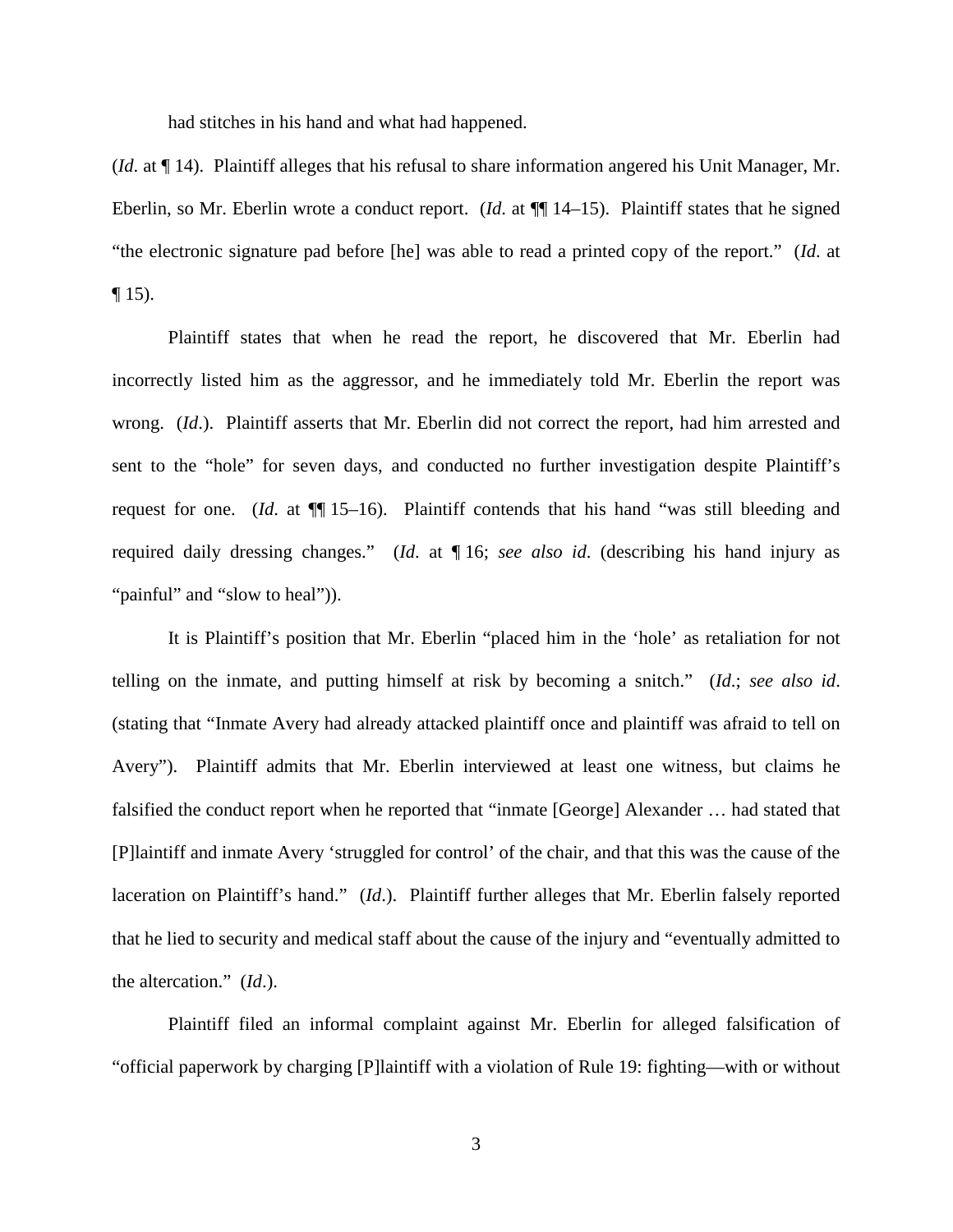weapons, including investigation of, or perpetuating fighting." (*Id*. at ¶ 17). Plaintiff explains that he filed:

two separate Informal Complaint Resolution (ICR) forms, one on September 23, 2016 with Dave Taylor, Unit Manager Administrator, and one on September 27, 2016, with Deputy Warden of Operations. Both ICR's addressed not only the Conduct Report, but rather the fact that Joseph Eberlin had falsified ODRC paperwork, retaliated against the plaintiff by removing him from his housing assignment under the false premise that he was the aggressor in the fight. Plaintiff denied that he was involved in a "fight." Plaintiff was assaulted by inmate Avery and staff ignored this fact. Taylor refused to address key issues.

(*Id.* at ¶ 18). Plaintiff states that he "escalated" the ICRs to "Notice of Grievance (NOG) forms." (*Id*. at ¶ 19).

Plaintiff states that the first ICR was denied on the ground that he could not appeal a hearing officer and RIB decision because those decisions have a separate appeal process. (*Id*.). Plaintiff claims the denial was improper because he was appealing Mr. Eberlin's lack of investigation and retaliation, not his decision. (*Id*.). Plaintiff asserts that the second ICR was denied on the ground that he is not guaranteed a bed move within the institution. (*Id*.). Plaintiff again argues there was a misunderstanding as to the basis for his complaint, which was that he "was moved out of the dormitory as retaliation, while the inmate who had assaulted [him] was allowed to stay in the house even after the inmate admitted to theft and was guilty of assaulting [P]laintiff." (*Id*.). In sum, Plaintiff maintains his grievances were denied improperly without any investigation into the underlying facts. (*See, e.g.*, *id*. at ¶ 20). Finally, Plaintiff asserts that placing him in the "hole" with an injured hand subjected him to "cruel and unusual punishment." (*Id*. at ¶ 24; *see also id*. at ¶ 29 (claiming cruel and unusual punishment based on the alleged falsification of documents identifying him "as the perpetrator and investigator of the crime")).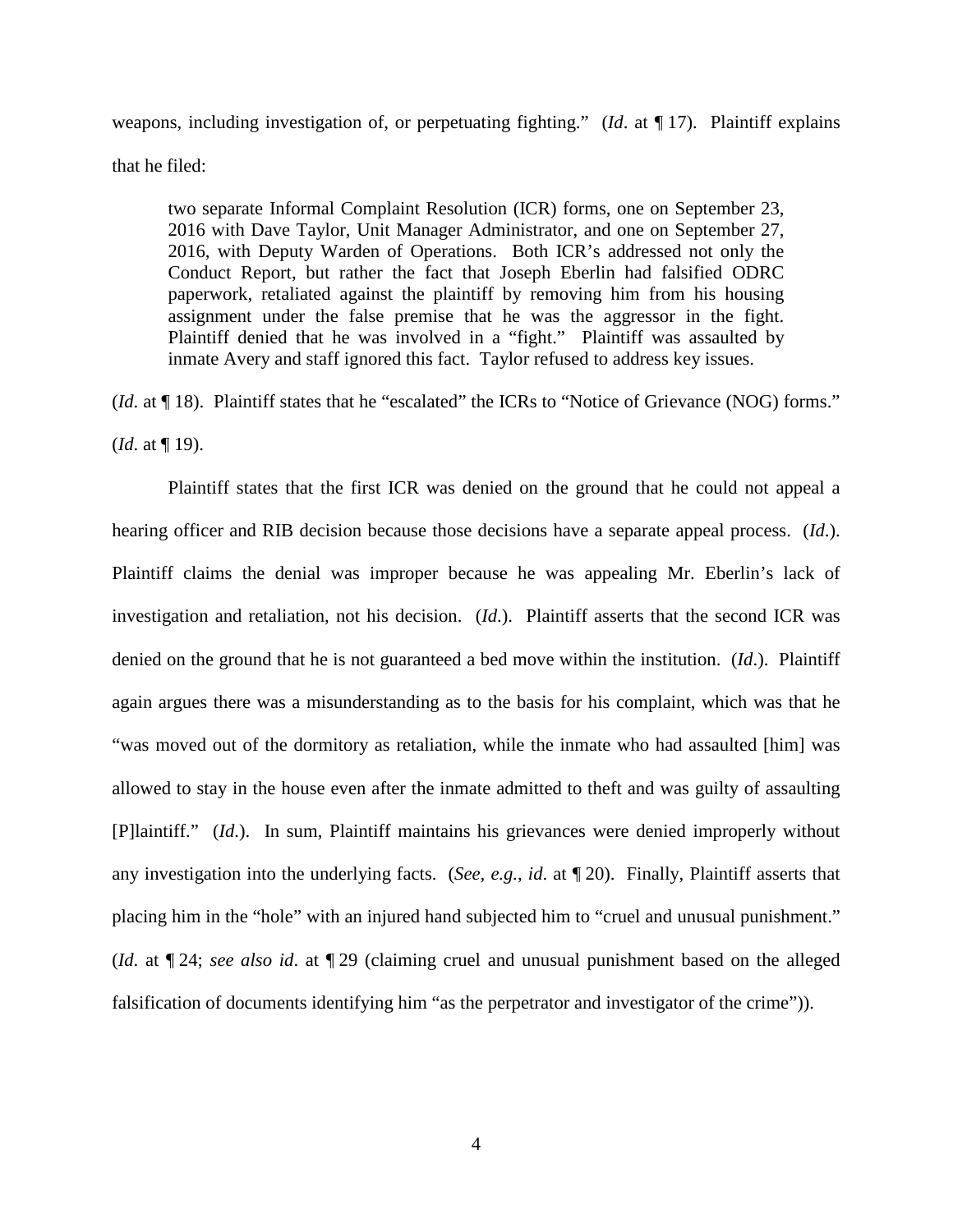## **II. DISCUSSION**

## **A. Alleged Retaliation for Plaintiff's Refusal to "Snitch"**

In the most general terms, Plaintiff's primary claim is that he was retaliated against "for not telling on … inmate [Avery], and putting himself at risk by becoming a snitch." (Doc. 1-2 at ¶ 16 ). However, "'[t]o state a claim under [42 U.S.C. § 1983,](https://1.next.westlaw.com/Link/Document/FullText?findType=L&pubNum=1000546&cite=42USCAS1983&originatingDoc=Ia9af2e10079011e0aa23bccc834e9520&refType=LQ&originationContext=document&transitionType=DocumentItem&contextData=(sc.Search)) a plaintiff must set forth facts that, when construed favorably, establish (1) the deprivation of a right secured by the Constitution or laws of the United States (2) caused by a person acting under the color of state law.'" *[Miller v.](https://1.next.westlaw.com/Link/Document/FullText?findType=Y&serNum=2022237335&pubNum=506&originatingDoc=Ia9af2e10079011e0aa23bccc834e9520&refType=RP&fi=co_pp_sp_506_247&originationContext=document&transitionType=DocumentItem&contextData=(sc.Search)#co_pp_sp_506_247)  Sanilac Cty.*[, 606 F.3d 240, 247 \(6th Cir. 2010\)](https://1.next.westlaw.com/Link/Document/FullText?findType=Y&serNum=2022237335&pubNum=506&originatingDoc=Ia9af2e10079011e0aa23bccc834e9520&refType=RP&fi=co_pp_sp_506_247&originationContext=document&transitionType=DocumentItem&contextData=(sc.Search)#co_pp_sp_506_247) (quoting *[Sigley v. Parma Heights](https://1.next.westlaw.com/Link/Document/FullText?findType=Y&serNum=2008388207&pubNum=506&originatingDoc=Ia9af2e10079011e0aa23bccc834e9520&refType=RP&fi=co_pp_sp_506_533&originationContext=document&transitionType=DocumentItem&contextData=(sc.Search)#co_pp_sp_506_533)*, 437 F.3d 527, [533 \(6th Cir. 2006\)](https://1.next.westlaw.com/Link/Document/FullText?findType=Y&serNum=2008388207&pubNum=506&originatingDoc=Ia9af2e10079011e0aa23bccc834e9520&refType=RP&fi=co_pp_sp_506_533&originationContext=document&transitionType=DocumentItem&contextData=(sc.Search)#co_pp_sp_506_533)). Here, Plaintiff's unwillingness to participate in the investigation of the incident—in his words, his unwillingness to "snitch"—is not the exercise of a constitutionallyprotected right. *See, e.g.*, *Clark v. Gipson*, No. 13-cv-3012, 2015 WL 328966, at \*6–7 (C.D. Ill. Jan. 26, 2015) (finding that plaintiff had no constitutional right to refuse to act as an informant); *Clardy v. Mullens*, No. 12-cv-11153, 2012 WL 5188012, at \*8 (E.D. Mich. Aug. 29, 2012) ("Plaintiff has not carried his burden of showing that a First Amendment right to assert ignorance in response to a correction officer's questions about a misconduct within the prison was 'clearly established' when Defendants … allegedly retaliated against [him] for exercising this putative right."); *Canosa v. State of Hawaii*[, No. 05-00791, 2007 WL 128849, at \\*10](https://1.next.westlaw.com/Link/Document/FullText?findType=Y&serNum=2011233775&pubNum=0000999&originatingDoc=I183230e0a60411e496a7f0c07ce33cee&refType=RP&originationContext=document&transitionType=DocumentItem&contextData=(sc.Search)) (D. Hawaii Jan. 11, [2007\)](https://1.next.westlaw.com/Link/Document/FullText?findType=Y&serNum=2011233775&pubNum=0000999&originatingDoc=I183230e0a60411e496a7f0c07ce33cee&refType=RP&originationContext=document&transitionType=DocumentItem&contextData=(sc.Search)) ("The act of refusing to provide information about fellow inmates is not 'protected conduct' under the First Amendment."). Consequently, Plaintiff's claim fails.

## **B. Alleged Refusal to Investigate Plaintiff's Side of the Story**

Plaintiff also alleges that once he revealed Mr. Avery as the aggressor, Defendants refused to investigate his side of the story. This also is not a constitutional violation. *Walton v. Jones*, No. 14-1299, 2016 WL 483143, at \*7 (W.D. Tenn. Feb. 2, 2016) ("Section 1983 liability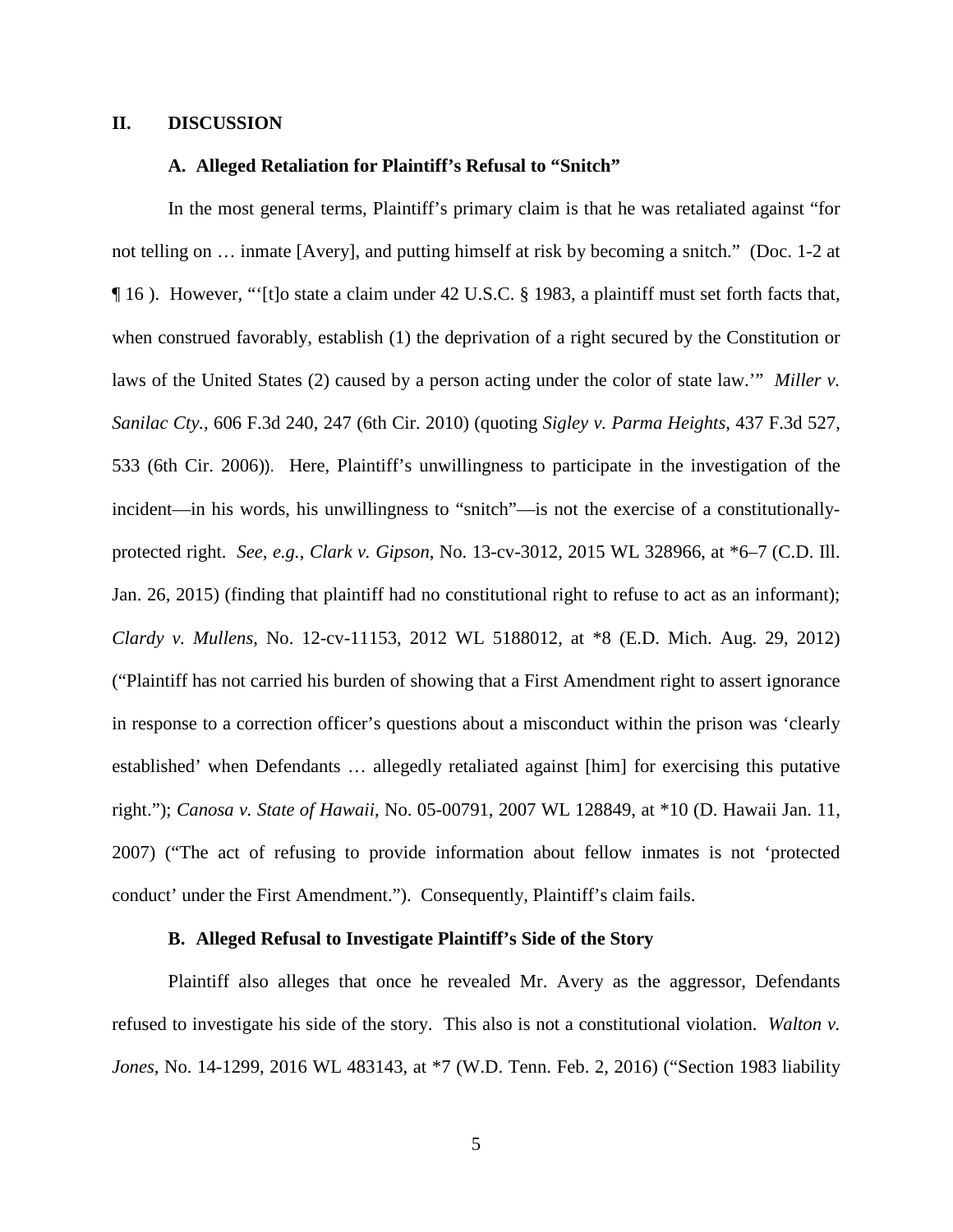may not be imposed against a defendant for a 'mere failure to act' based upon information contained in a grievance.") (citing *Shehee v. Luttrell*, 199 F.3d 295, 300 (6th Cir. 1999)); *Mitchell v. McNeil*, 487 F.3d [374, 378 \(6th Cir. 2007\)](https://1.next.westlaw.com/Link/Document/FullText?findType=Y&serNum=2012250082&pubNum=506&originatingDoc=Ia9af2e10079011e0aa23bccc834e9520&refType=RP&fi=co_pp_sp_506_378&originationContext=document&transitionType=DocumentItem&contextData=(sc.Search)#co_pp_sp_506_378) ("There is no statutory or common law right, much less a constitutional right, to an investigation."); *see also [Daniels v. Lisath](https://1.next.westlaw.com/Link/Document/FullText?findType=Y&serNum=2025654584&pubNum=0000999&originatingDoc=I0214481eaaba11e4a795ac035416da91&refType=RP&originationContext=document&transitionType=DocumentItem&contextData=(sc.Search))*, No. 2:10 [cv-968, 2011 WL 2710786, at \\*2 \(S.D. Ohio July 13, 2011\).](https://1.next.westlaw.com/Link/Document/FullText?findType=Y&serNum=2025654584&pubNum=0000999&originatingDoc=I0214481eaaba11e4a795ac035416da91&refType=RP&originationContext=document&transitionType=DocumentItem&contextData=(sc.Search))

Further, even if the law allowed a claim based on an alleged failure to investigate, Plaintiff's claim would fail on the merits. Plaintiff acknowledges that Mr. Eberlin spoke to witness George Alexander but contends that Mr. Eberlin only "used part of … [his] statement" in concluding that Plaintiff's injury arose as a result of a mutual struggle for control of the chair. (*See* Doc. 1-2 at ¶ 16; Doc.1-3, PAGEID #: 24 ("I realized that [Mr. Eberlin] only used part of inmate George Alexander's statement."). Plaintiff also attaches two grievance dispositions that outline the steps taken to investigate Plaintiff's claims. (Doc. 1-3, PAGEID #: 26–27). These investigations led to Plaintiff being found guilty of fighting. (*Id*., PAGEID #: 27; *see also id*., PAGEID #: 34 (disposition of the RIB finding that Plaintiff instigated a physical confrontation with Mr. Avery "by approaching him in an aggressive manner after Inmate Avery 552393 stole commissary from him"); *see also id*., PAGEID #: 38 ("Devore aggressively approached Inmate Avery demanding his property back")). Thus, there was an investigation and Plaintiff's disagreement with the way it was conducted or its outcome is insufficient to state a § 1983 claim.

## **C. Alleged Deliberate Indifference to Plaintiff's Safety**

## **1. Alleged Failure to Repair the Chair**

Although prison officials may be liable under the Eighth Amendment for inmate on inmate violence, such liability only arises if those officials act with deliberate indifference to excessive risk to an inmate's health or safety. *See, e.g. Farmer v. Brennan*, 511 U.S. 825, 825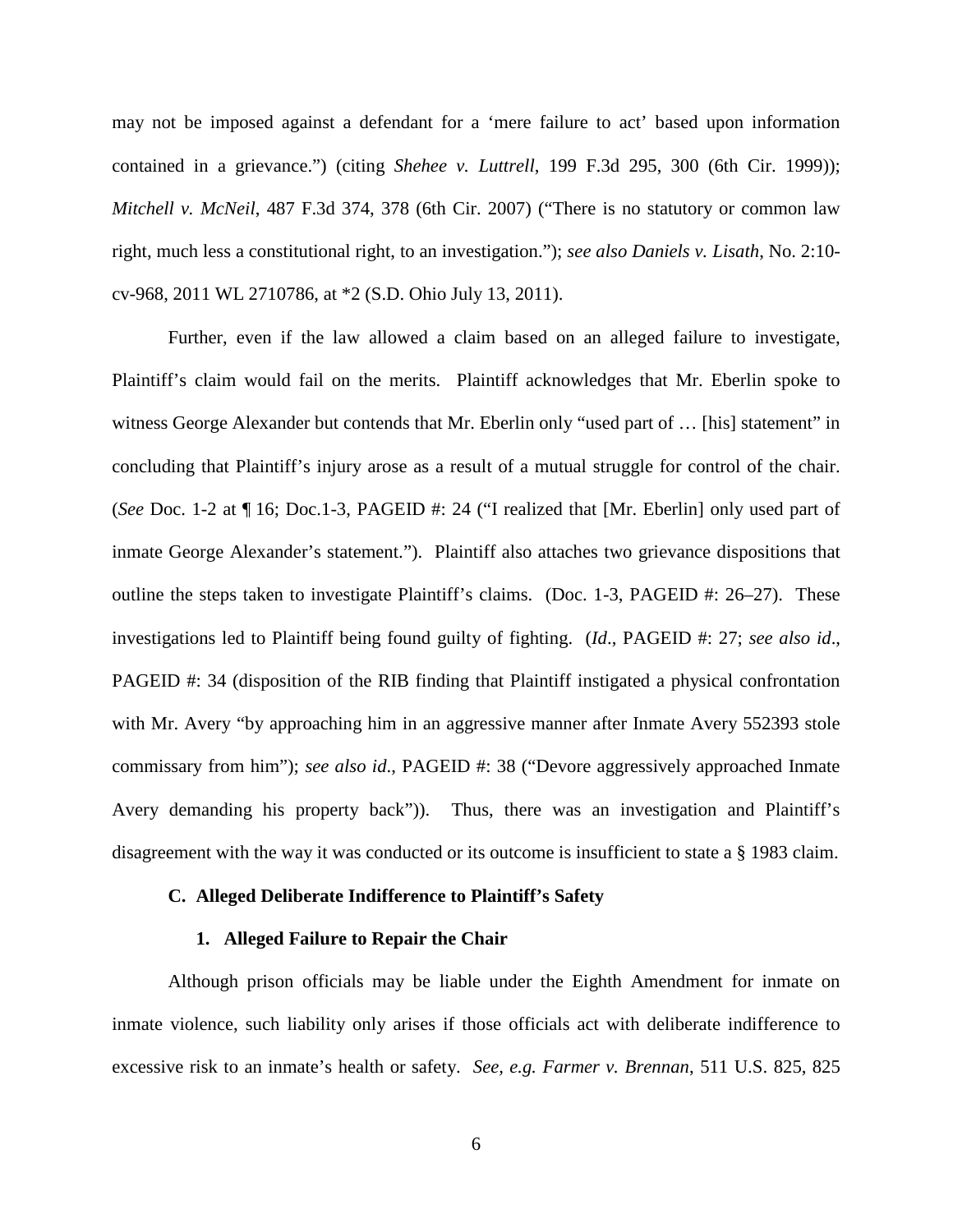(1990) (a prison official may be held liable for acting with "deliberate indifference" to inmate health or safety only if that official knows that the inmate faces a substantial risk of serious harm and disregards it). Here, Plaintiff alleges that Defendants acted with deliberate indifference to an excessive risk to his safety by failing to repair the chair that caused his injury. (*See* Doc. 1-2 at ¶ 13 ("The chair was damaged and poor maintenance made it a weapon."). This alone is insufficient to support a claim of deliberate indifference. *See, e.g.*, *Graham v. United States*, No. 97-1590, 2002 WL 188573, at \*1 (E.D. Pa. Feb. 5, 2002) (dismissing prisoner's claim that defendants improperly sold and dispensed items easily used as weapons where plaintiff was attacked with a sharp object by another prisoner in a common area, resulting in stitches).

## **2. Alleged Failure to Provide Plaintiff Medical Attention**

Eighth Amendment claims based on medical treatment may be resolved on the pleadings where the complaint makes clear that, even accepting the allegations, the plaintiff can prove no set of facts in support of the claim. *See LaFlame v. Montgomery Cty. Sheriff's Dep't*, 3 F. App'x 346, 347 (6th Cir. 2001). This is particularly true where the complaint reflects that the plaintiff was indeed receiving some kind of treatment for his ailment. *Dotson v. Wilkinson*, 477 F. Supp. 2d 838, 849 (N.D. Ohio 2007) (dismissing Eighth Amendment claim based on receipt of treatment).

In the Complaint, Plaintiff makes clear that he has received medical treatment. Specifically, Plaintiff states that after his hand was injured, he was transported to the local hospital, where he received treatment that included stitches and bandaging. (Doc. 1-2 at  $\P$ 13). Plaintiff describes his hand injury as "painful" and "slow to heal," and states that it required "daily dressing changes." (*Id*. at ¶ 16). However, nowhere does Plaintiff allege that he failed to receive proper treatment for his wound. Consequently, to the extent that Plaintiff may be